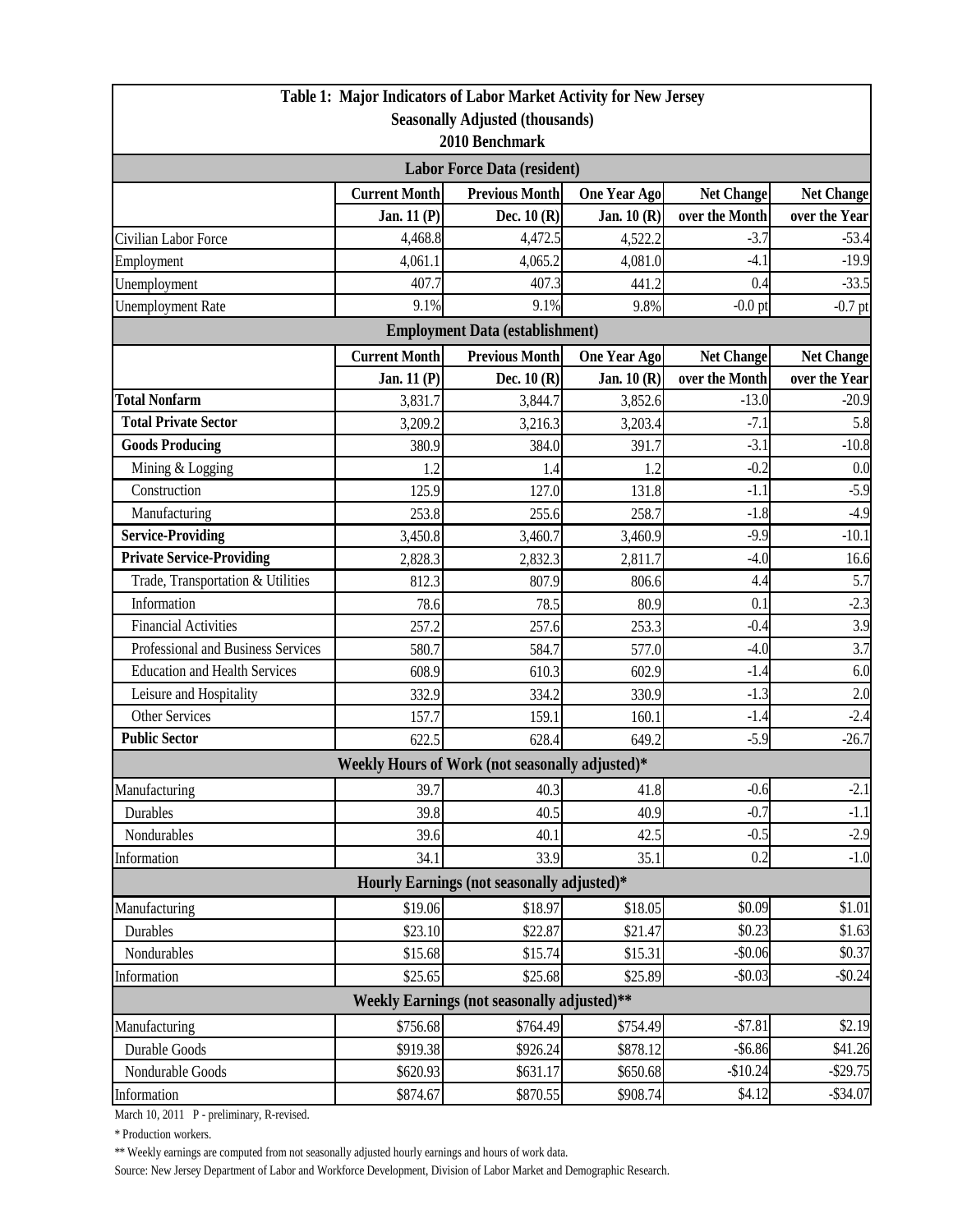| Table 2: New Jersey Civilian Labor Force Trends (thousands) |                                                                                    |               |                    |             |                     |                     |  |
|-------------------------------------------------------------|------------------------------------------------------------------------------------|---------------|--------------------|-------------|---------------------|---------------------|--|
|                                                             | 2010 Benchmark<br><b>Not Seasonally Adjusted</b><br><b>Seasonally Adjusted</b>     |               |                    |             |                     |                     |  |
|                                                             | <b>Jan. 11 (P)</b>                                                                 | Dec. 10 $(R)$ | Jan. 10 (R)        | Jan. 11 (P) | Dec. 10 (R)         | Jan. 10 (R)         |  |
| Civilian Labor Force                                        | 4,441.4                                                                            | 4,459.5       | 4,494.9            | 4,468.8     | 4,472.5             | 4,522.2             |  |
| <b>Resident Employment</b>                                  | 4,006.7                                                                            | 4,070.6       | 4,029.3            | 4,061.1     | 4,065.2             | 4,081.0             |  |
| Unemployment                                                | 434.8                                                                              | 3,888.9       | 465.6              | 407.7       | 407.3               | 441.2               |  |
| <b>Unemployment Rate</b>                                    | 9.8%                                                                               | 8.7%          | 10.4%              | 9.1%        | 9.1%                | 9.8%                |  |
| Labor Force Participation Rate                              | 64.9%                                                                              | 65.2%         | 66.2%              | 65.3%       | 65.4%               | 66.6%               |  |
| Employment/Population Ratio                                 | 58.6%                                                                              | 59.6%         | 59.3%              | 59.4%       | 59.5%               | 60.1%               |  |
|                                                             | New Jersey Civilian Labor Force Annual Averages 1990 - 2009 (thousands)            |               |                    |             |                     |                     |  |
|                                                             |                                                                                    |               |                    |             | <b>Unemployment</b> | <b>Unemployment</b> |  |
| Year                                                        | <b>Labor Force</b>                                                                 |               | <b>Employment</b>  |             | <b>Volume</b>       | Rate (%)            |  |
| 1990                                                        | 4,072.5                                                                            |               | 3,865.0            |             | 207.5               | 5.1                 |  |
| 1991                                                        | 4,050.4                                                                            |               | 3,776.6            |             | 273.7               | 6.8                 |  |
| 1992                                                        | 4,051.9                                                                            |               | 3,709.5            |             | 342.4               | 8.5                 |  |
| 1993                                                        | 4,034.6                                                                            |               | 3,727.3            |             | 307.3               | 7.6                 |  |
| 1994                                                        | 4,067.5                                                                            |               | 3,790.0            |             | 277.5               | 6.8                 |  |
| 1995                                                        | 4,111.8                                                                            |               | 3,846.3            |             | 265.5               | 6.5                 |  |
| 1996                                                        | 4,184.1                                                                            |               | 3,925.8            |             | 258.3               | 6.2                 |  |
| 1997                                                        | 4,257.4                                                                            |               | 4,031.0            |             | 226.4               | 5.3                 |  |
| 1998                                                        | 4,242.4                                                                            |               | 4,047.1            |             | 195.3               | 4.6                 |  |
| 1999                                                        | 4,284.6                                                                            |               | 4,092.7            |             | 191.8               | 4.5                 |  |
| 2000                                                        | 4,287.8                                                                            |               | 4,130.3            |             | 157.5               | 3.7                 |  |
| 2001                                                        | 4,302.3                                                                            |               | 4,117.5            |             | 184.8               | 4.3                 |  |
| 2002                                                        | 4,370.8                                                                            |               | 4,117.3            |             | 253.5               | 5.8                 |  |
| 2003                                                        | 4,363.9                                                                            |               | 4,108.4            |             | 255.5               | 5.9                 |  |
| 2004                                                        | 4,358.9                                                                            |               | 4,144.2            |             | 214.7               | 4.9                 |  |
| 2005                                                        | 4,404.5                                                                            |               | 4,207.7            |             | 196.7               | 4.5                 |  |
| 2006(R)                                                     | 4,465.1                                                                            |               | 4,257.9            |             | 207.2               | 4.6                 |  |
| 2007(R)                                                     | 4,456.3                                                                            |               | 4,265.3            |             | 191.1               | 4.3                 |  |
| 2008(R)                                                     | 4,501.6                                                                            |               | 4,256.3            |             | 245.4               | 5.5                 |  |
| 2009(R)                                                     | 4,526.5                                                                            |               | 4,116.4            |             | 410.1               | 9.1                 |  |
| 2010(R)                                                     | 4,502.4                                                                            |               | 4,076.7            |             | 425.7               | 9.5                 |  |
|                                                             | Seasonally Adjusted Civilian Labor Force Data for New Jersey (thousands) 2009-2010 |               |                    |             |                     |                     |  |
| Date                                                        | <b>Labor Force</b>                                                                 |               | <b>Employment</b>  |             | Unemployment        | Unemployment        |  |
| Jan 2010 (R)                                                | 4,522.2                                                                            |               | 4,081.0            |             | 441.2               | 9.8                 |  |
| Feb(R)                                                      | 4,526.8                                                                            |               | 4,086.0<br>4,089.1 |             | 440.8               | 9.7                 |  |
| Mar(R)                                                      | 4,527.9                                                                            |               | 4,088.8            |             | 438.7               | 9.7                 |  |
| Apr $(R)$                                                   | 4,524.2                                                                            |               | 4,085.2            |             | 435.4<br>431.1      | 9.6                 |  |
| May(R)<br>Jun $(R)$                                         | 4,516.3                                                                            |               | 4,079.6            |             |                     | 9.5<br>9.5          |  |
|                                                             | 4,506.3                                                                            |               | 4,073.6            |             | 426.8<br>423.0      | 9.4                 |  |
| Jul(R)<br>Aug $(R)$                                         | 4,496.6<br>4,489.3                                                                 |               | 4,069.7            |             | 419.6               | 9.3                 |  |
| Sep(R)                                                      | 4,484.0                                                                            |               | 4,067.6            |             | 416.4               | 9.3                 |  |
| Oct(R)                                                      |                                                                                    |               | 4,066.6            |             | 413.0               | 9.2                 |  |
| Nov $(R)$                                                   | 4,479.6                                                                            |               | 4,065.6            |             | 409.9               | 9.2                 |  |
| Dec(R)                                                      | 4,475.5<br>4,472.5                                                                 |               | 4,065.2            |             | 407.3               | 9.1                 |  |
|                                                             |                                                                                    |               |                    |             |                     |                     |  |
| Jan 2011(P)                                                 | 4,468.8                                                                            |               | 4,061.1            |             | 407.7               | 9.1                 |  |
| Feb                                                         |                                                                                    |               |                    |             |                     |                     |  |
| Mar                                                         |                                                                                    |               |                    |             |                     |                     |  |
| Apr                                                         |                                                                                    |               |                    |             |                     |                     |  |
| May                                                         |                                                                                    |               |                    |             |                     |                     |  |
| Jun                                                         |                                                                                    |               |                    |             |                     |                     |  |
| $_{\rm{Jul}}$                                               |                                                                                    |               |                    |             |                     |                     |  |
| Aug                                                         |                                                                                    |               |                    |             |                     |                     |  |
| Sep                                                         |                                                                                    |               |                    |             |                     |                     |  |
| Oct                                                         |                                                                                    |               |                    |             |                     |                     |  |
| <b>Nov</b>                                                  |                                                                                    |               |                    |             |                     |                     |  |
| Dec                                                         |                                                                                    |               |                    |             |                     |                     |  |

Source: New Jersey Department of Labor and Workforce Development, Division of Labor Market & Demographic Research. March 10, 2011. P - preliminary, R - revised.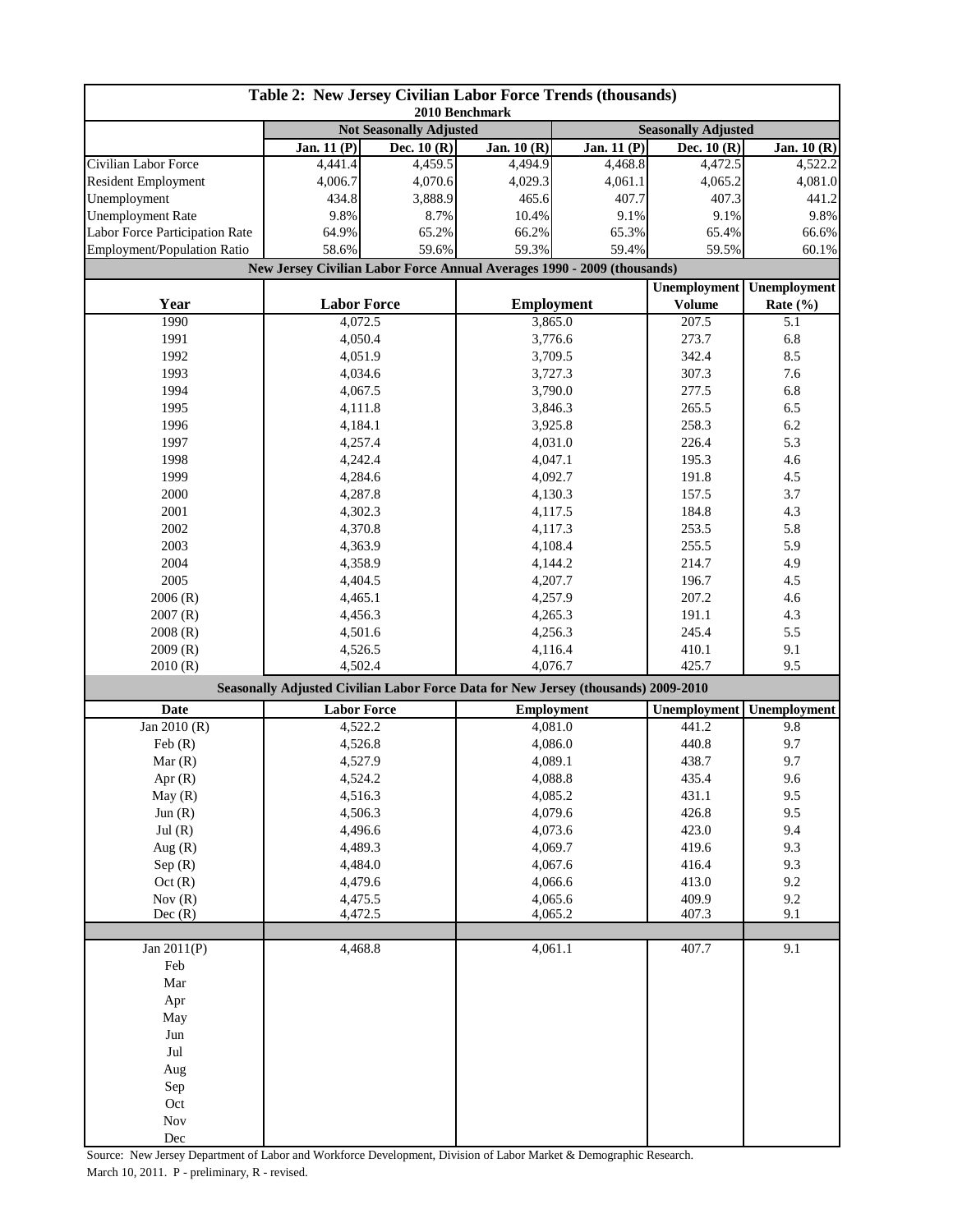| Table 3: New Jersey Nonfarm Employment by Industry for January 2011 |                      |                       |              |                   |  |  |
|---------------------------------------------------------------------|----------------------|-----------------------|--------------|-------------------|--|--|
| Not Seasonally Adjusted (thousands) 2010 Benchmark                  |                      |                       |              |                   |  |  |
|                                                                     | <b>Current Month</b> | <b>Previous Month</b> | One Year Ago | <b>Net Change</b> |  |  |
| <b>Industry</b>                                                     | Jan. $11(P)$         | Dec. $10(R)$          | Jan. $10(R)$ | over the Year     |  |  |
| <b>Total Nonfarm</b>                                                | 3,761.3              | 3,877.7               | 3,776.3      | $-15.0$           |  |  |
| <b>Total Private Sector</b>                                         | 3,139.1              | 3,237.8               | 3,129.0      | 10.1              |  |  |
| Goods Producing                                                     | 368.1                | 389.1                 | 377.6        | $-9.5$            |  |  |
| <b>Mining &amp; Logging</b>                                         | 1.2                  | 1.4                   | 1.2          | 0.0               |  |  |
| <b>Construction</b>                                                 | 115.2                | 129.4                 | 119.8        | $-4.6$            |  |  |
| <b>Manufacturing</b>                                                | 251.7                | 258.3                 | 256.6        | $-4.9$            |  |  |
| Durable Goods                                                       | 112.7                | 113.7                 | 113.4        | $-0.7$            |  |  |
| <b>Fabricated Metal Products</b>                                    | 21.7                 | 22.3                  | 21.9         | $-0.2$            |  |  |
| Machinery Manufacturing                                             | 13.9                 | 14.0                  | 13.8         | 0.1               |  |  |
| <b>Computer and Electronic Products</b>                             | 27.0                 | 26.9                  | 27.2         | $-0.2$            |  |  |
| Miscellaneous Manufacturing                                         | 18.5                 | 18.8                  | 18.6         | $-0.1$            |  |  |
| Nondurable Goods                                                    | 139.0                | 144.6                 | 143.2        | $-4.2$            |  |  |
| Food Manufacturing                                                  | 29.6                 | 30.5                  | 29.1         | 0.5               |  |  |
| Paper Manufacturing                                                 | 11.2                 | 11.4                  | 11.6         | $-0.4$            |  |  |
| Printing and Related Support                                        | 16.2                 | 16.8                  | 16.8         | $-0.6$            |  |  |
| <b>Chemical Manufacturing</b>                                       | 55.6                 | 56.3                  | 57.1         | $-1.5$            |  |  |
| Pharmaceutical and Medicine                                         | 32.7                 | 33.2                  | 33.8         | $-1.1$            |  |  |
| Service-Providing                                                   | 3,393.2              | 3,488.6               | 3,398.7      | $-5.5$            |  |  |
| Private Service-Providing                                           | 2,771.0              | 2,848.7               | 2,751.4      | 19.6              |  |  |
| <b>Trade, Transportation, and Utilities</b>                         | 805.7                | 832.7                 | 800.7        | 5.0               |  |  |
| Wholesale Trade*                                                    | 207.8                | 211.0                 | 208.9        | $-1.1$            |  |  |
| Retail Trade*                                                       | 433.7                | 452.4                 | 430.7        | 3.0               |  |  |
| Building Material & Garden Equip. and Supplies Dealers              | 28.4                 | 29.2                  | 28.1         | 0.3               |  |  |
| Food and Beverage Stores                                            | 105.1                | 107.0                 | 106.6        | $-1.5$            |  |  |
| <b>Health and Personal Care Stores</b>                              | 34.3                 | 35.0                  | 35.1         | $-0.8$            |  |  |
| Clothing and Clothing Accessories Stores                            | 59.7                 | 64.9                  | 57.4         | 2.3               |  |  |
| Sporting Goods, Hobby, Book and Music Stores                        | 18.0                 | 20.3                  | 18.0         | 0.0               |  |  |
| <b>General Merchandise Stores</b>                                   | 67.9                 | 73.5                  | 67.0         | 0.9               |  |  |
| Transportation, Warehousing and Utilities                           | 164.2                | 169.3                 | 161.1        | 3.1               |  |  |
| Utilities*                                                          | 14.1                 | 14.1                  | 14.3         | $-0.2$            |  |  |
| Transportation & Warehousing*                                       | 150.1                | 155.2                 | 146.8        | 3.3               |  |  |
| <b>Information</b>                                                  | 78.8                 | 78.5                  | 80.4         | $-1.6$            |  |  |
| Publishing Industries (except Internet)                             | 21.1                 | 21.4                  | 22.3         | $-1.2$            |  |  |
| Telecommunications                                                  | 33.2                 | 33.2                  | 34.9         | $-1.7$            |  |  |
| Internet Service Providers, Web Portals, Data Processing Srvs.      | 8.3                  | 8.3                   | 8.5          | $-0.2$            |  |  |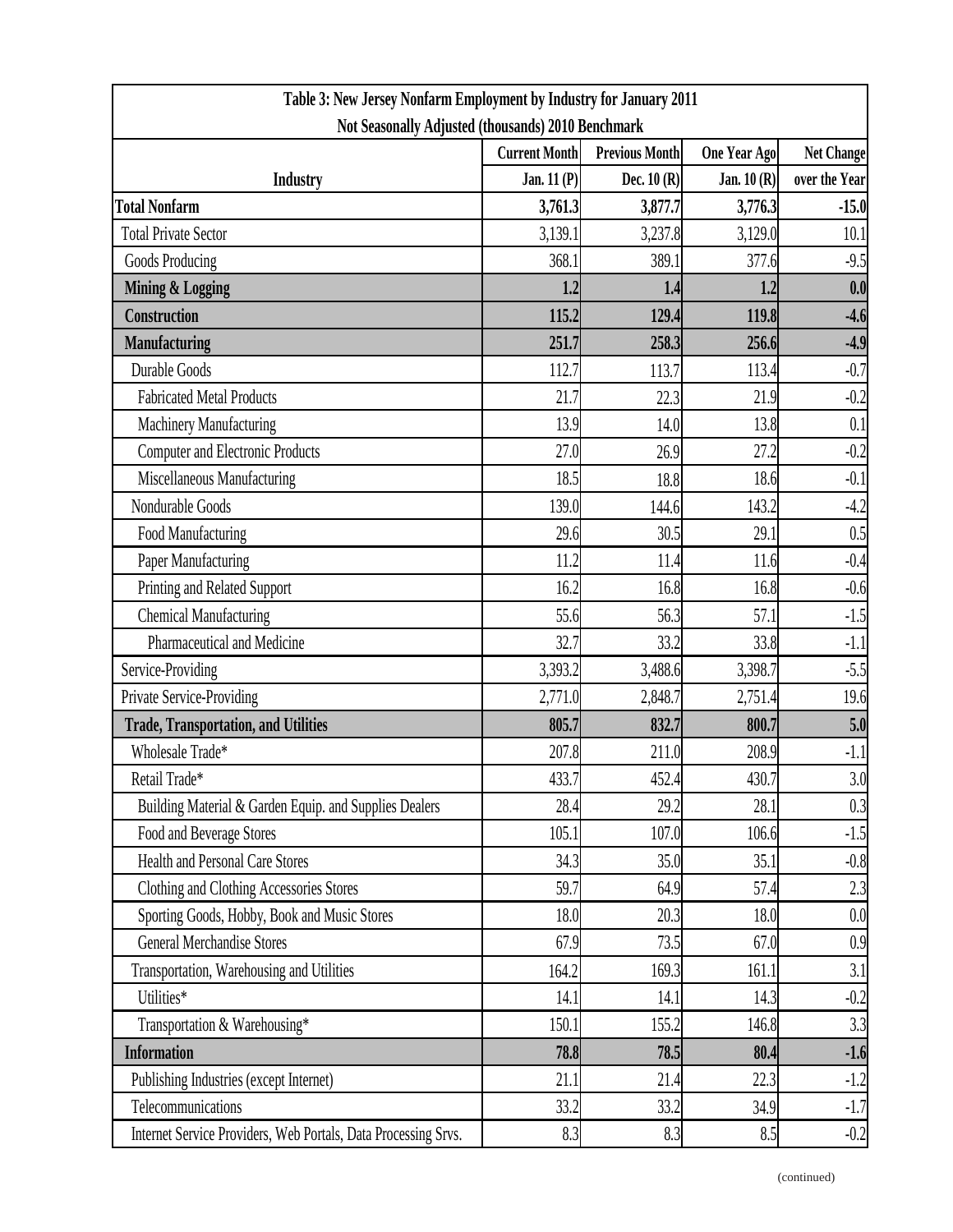| Table 3: New Jersey Nonfarm Employment by Industry for January 2011<br>(continued) |                                               |              |              |                   |  |  |
|------------------------------------------------------------------------------------|-----------------------------------------------|--------------|--------------|-------------------|--|--|
| Not Seasonally Adjusted (thousands) 2010 Benchmark                                 |                                               |              |              |                   |  |  |
|                                                                                    | <b>Previous Month</b><br><b>Current Month</b> |              | One Year Ago | <b>Net Change</b> |  |  |
| <b>Industry</b>                                                                    | Jan. 11 (P)                                   | Dec. $10(R)$ | Jan. $10(R)$ | over the Year     |  |  |
| <b>Financial Activities</b>                                                        | 254.7                                         | 256.3        | 250.4        | 4.3               |  |  |
| Finance and Insurance*                                                             | 200.4                                         | 200.9        | 197.8        | 2.6               |  |  |
| Securities, Commodity Contracts and Other Fin. Investments                         | 47.8                                          | 48.1         | 47.7         | 0.1               |  |  |
| <b>Insurance Carriers and Related Activities</b>                                   | 81.3                                          | 82.1         | 81.7         | $-0.4$            |  |  |
| Real Estate and Rental/Leasing*                                                    | 54.3                                          | 55.4         | 52.6         | 1.7               |  |  |
| <b>Professional and Business Services</b>                                          | 560.3                                         | 583.7        | 559.2        | 1.1               |  |  |
| Professional, Scientific and Technical Services*                                   | 272.3                                         | 274.1        | 269.7        | 2.6               |  |  |
| Management of Companies and Enterprises*                                           | 71.1                                          | 72.0         | 72.8         | $-1.7$            |  |  |
| Administrative Support & Waste Management/Remediation*                             | 216.9                                         | 237.6        | 216.7        | 0.2               |  |  |
| <b>Education, Health and Social Assistance Services</b>                            | 606.8                                         | 615.4        | 600.1        | 6.7               |  |  |
| <b>Educational Services*</b>                                                       | 88.8                                          | 94.6         | 89.6         | $-0.8$            |  |  |
| Health Care and Social Assistance*                                                 | 518.0                                         | 520.8        | 510.5        | 7.5               |  |  |
| Hospitals                                                                          | 155.7                                         | 156.3        | 155.5        | 0.2               |  |  |
| Nursing and Residential Care Facilities                                            | 89.3                                          | 90.1         | 87.7         | 1.6               |  |  |
| Social Assistance                                                                  | 78.8                                          | 80.3         | 78.4         | 0.4               |  |  |
| <b>Leisure and Hospitality</b>                                                     | 309.5                                         | 323.5        | 303.4        | 6.1               |  |  |
| Arts, Entertainment and Recreation*                                                | 40.9                                          | 45.0         | 40.3         | 0.6               |  |  |
| Accommodation and Food Services*                                                   | 268.6                                         | 278.5        | 263.1        | 5.5               |  |  |
| Food Services and Drinking Places                                                  | 214.7                                         | 223.7        | 208.2        | 6.5               |  |  |
| <b>Other Services</b>                                                              | 155.2                                         | 158.6        | 157.2        | $-2.0$            |  |  |
| Repair and Maintenance                                                             | 30.7                                          | 31.0         | 31.5         | $-0.8$            |  |  |
| Personal and Laundry Services                                                      | 48.0                                          | 49.6         | 48.5         | $-0.5$            |  |  |
| Religious, Grantmaking, Civic, Professional and Similar Org.                       | 76.5                                          | 78.0         | 77.2         | $-0.7$            |  |  |
| Government                                                                         | 622.2                                         | 639.9        | 647.3        | $-25.1$           |  |  |

March 10, 2011 P - preliminary, R-revised.

Shaded rows denote supersector series, \* denote sector series.

Source: New Jersey Department of Labor and Workforce Development, Division of Labor Market and Demographic Research.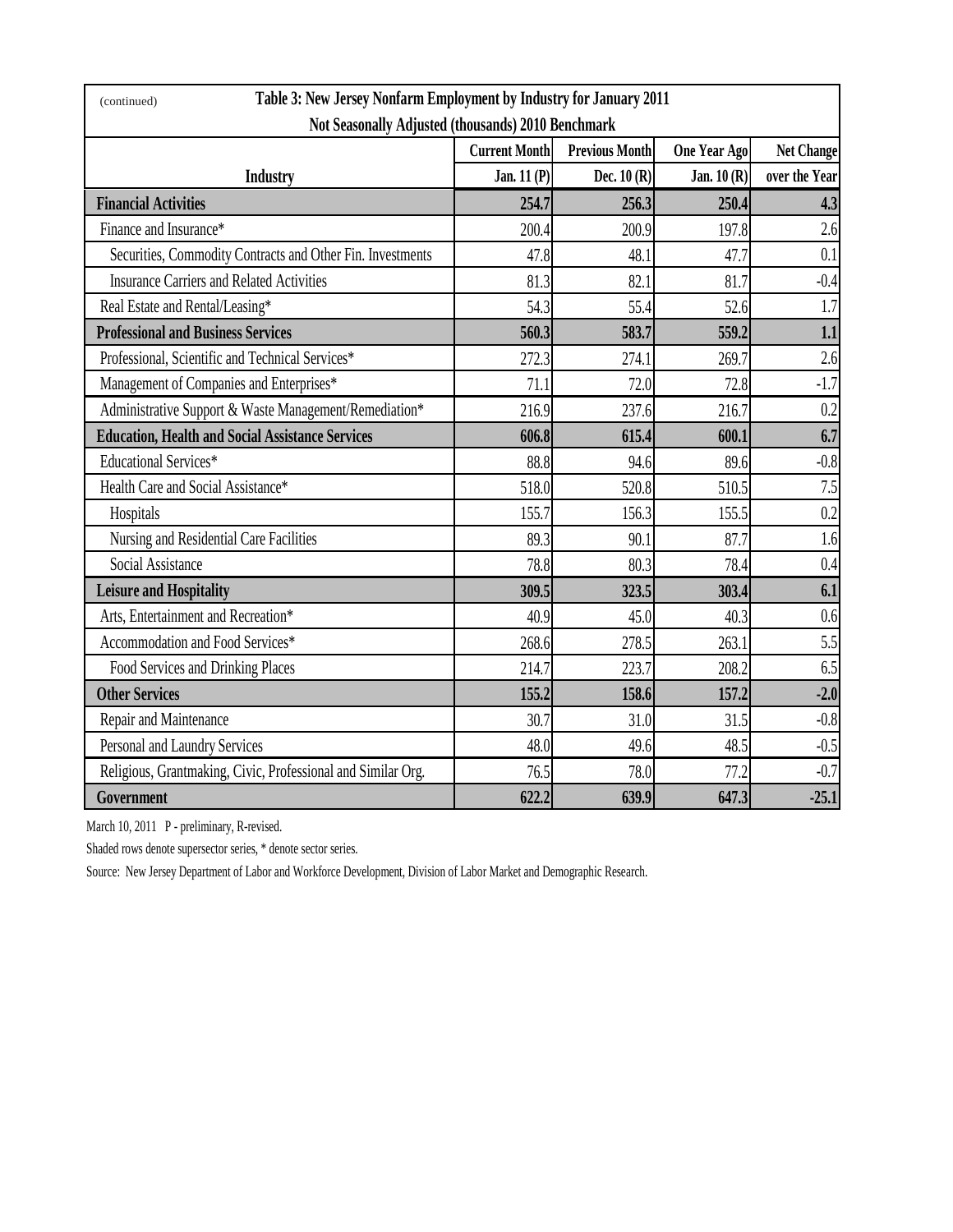| <b>Annual Averages</b><br><b>Total</b><br><b>Public</b><br><b>Private Sector</b><br>Service-<br>Year<br><b>Total</b><br><b>Manufacturing</b><br>Construction<br><b>Providing</b><br>529.5<br>3,635.1<br>3,058.4<br>147.7<br>2,378.1<br>576.7<br>1990<br>1991<br>3,498.7<br>2,927.1<br>498.3<br>2,303.7<br>122.6<br>571.6<br>1992<br>3,457.9<br>2,886.0<br>474.1<br>112.1<br>2,297.5<br>571.9<br>1993<br>462.9<br>3,493.0<br>2,922.3<br>116.3<br>2,340.8<br>570.7<br>573.4<br>1994<br>3,552.8<br>2,979.4<br>456.0<br>121.7<br>2,399.3<br>1995<br>3,600.6<br>3,027.2<br>448.6<br>123.3<br>2,452.9<br>573.4<br>1996<br>437.4<br>125.0<br>570.6<br>3,638.9<br>3,068.3<br>2,503.8<br>1997<br>435.4<br>131.8<br>570.3<br>3,724.5<br>3,154.3<br>2,584.8<br>1998<br>3,801.3<br>3,229.6<br>429.4<br>136.1<br>2,661.8<br>571.7<br>1999<br>3,901.1<br>3,323.5<br>422.5<br>143.6<br>2,755.3<br>577.6<br>2000<br>3,994.5<br>588.9<br>3,405.7<br>421.6<br>149.6<br>2,832.6<br>2001<br>3,997.2<br>3,394.6<br>401.2<br>158.8<br>2,832.8<br>602.6<br>367.5<br>613.5<br>2002<br>3,983.9<br>3,370.4<br>162.6<br>2,838.8<br>3,978.8<br>350.4<br>2003<br>3,356.9<br>160.5<br>2,844.5<br>621.9<br>338.2<br>165.9<br>633.4<br>2004<br>3,999.1<br>3,365.7<br>2,860.0<br>2005<br>4,039.1<br>3,397.5<br>330.4<br>641.6<br>169.1<br>2,896.3<br>323.8<br>2006<br>4,071.0<br>3423.7<br>174.9<br>2923.3<br>647.3<br>2007<br>4,078.9<br>3431.2<br>2946.0<br>647.7<br>311.3<br>172.3<br>2008<br>298.8<br>164.5<br>649.2<br>4,050.9<br>3,401.7<br>2,936.7<br>3,894.9<br>3,242.5<br>266.3<br>138.6<br>2,836.1<br>652.4<br>2009(R)<br>257.7<br>3,854.5<br>3,212.0<br>2,823.4<br>129.5<br>642.5<br>2010(R)<br><b>Seasonally Adjusted Monthly Data</b><br>2010<br>3,852.6<br>3,203.4<br>258.7<br>131.8<br>Jan $(R)$<br>2,811.7<br>649.2<br>Feb $(R)$<br>3,842.9<br>3,196.0<br>258.3<br>130.8<br>646.9<br>2,805.6<br>Mar(R)<br>3,848.9<br>257.7<br>646.6<br>3,202.3<br>130.6<br>2,812.7<br>3,867.2<br>3,217.9<br>258.4<br>649.3<br>Apr $(R)$<br>131.8<br>2,826.3<br>258.1<br>3,873.9<br>3,213.2<br>130.6<br>2,823.1<br>660.7<br>May (R)<br>257.7<br>Jun $(R)$<br>3,869.3<br>3,215.1<br>129.5<br>2,826.4<br>654.2<br>3,858.0<br>3,210.6<br>257.9<br>128.5<br>2,822.7<br>Jul(R)<br>647.4<br>Aug $(R)$<br>257.4<br>127.5<br>638.3<br>3,851.3<br>3,213.0<br>2,826.7<br>Sep(R)<br>257.1<br>127.3<br>627.3<br>3,842.4<br>3,215.1<br>2,829.3<br>256.2<br>Oct(R)<br>3,846.2<br>3,216.9<br>127.3<br>629.3<br>2,832.0<br>Nov(R)<br>3,851.9<br>3,221.3<br>255.7<br>128.9<br>630.6<br>2,835.3<br>Dec(R)<br>255.6<br>3,844.7<br>3,216.3<br>127.0<br>2,832.3<br>628.4<br>2011<br>253.8<br>125.9<br>3,831.7<br>3,209.2<br>2,828.3<br>622.5<br>Jan $(P)$<br>Feb<br>Mar<br>Apr<br>May<br>Jun<br>Jul<br>Aug<br>Sep<br>Oct<br><b>Nov</b><br>Dec | Table 4: New Jersey Nonfarm Employment (in thousands) 2010 Benchmark |  |  |  |  |  |  |
|----------------------------------------------------------------------------------------------------------------------------------------------------------------------------------------------------------------------------------------------------------------------------------------------------------------------------------------------------------------------------------------------------------------------------------------------------------------------------------------------------------------------------------------------------------------------------------------------------------------------------------------------------------------------------------------------------------------------------------------------------------------------------------------------------------------------------------------------------------------------------------------------------------------------------------------------------------------------------------------------------------------------------------------------------------------------------------------------------------------------------------------------------------------------------------------------------------------------------------------------------------------------------------------------------------------------------------------------------------------------------------------------------------------------------------------------------------------------------------------------------------------------------------------------------------------------------------------------------------------------------------------------------------------------------------------------------------------------------------------------------------------------------------------------------------------------------------------------------------------------------------------------------------------------------------------------------------------------------------------------------------------------------------------------------------------------------------------------------------------------------------------------------------------------------------------------------------------------------------------------------------------------------------------------------------------------------------------------------------------------------------------------------------------------------------------------------------------------------------------------------------------------------------------------------------------------------------------------------------------------------------------------------------------------------------------------------------------------------------------------------------------------------------------|----------------------------------------------------------------------|--|--|--|--|--|--|
|                                                                                                                                                                                                                                                                                                                                                                                                                                                                                                                                                                                                                                                                                                                                                                                                                                                                                                                                                                                                                                                                                                                                                                                                                                                                                                                                                                                                                                                                                                                                                                                                                                                                                                                                                                                                                                                                                                                                                                                                                                                                                                                                                                                                                                                                                                                                                                                                                                                                                                                                                                                                                                                                                                                                                                                        |                                                                      |  |  |  |  |  |  |
|                                                                                                                                                                                                                                                                                                                                                                                                                                                                                                                                                                                                                                                                                                                                                                                                                                                                                                                                                                                                                                                                                                                                                                                                                                                                                                                                                                                                                                                                                                                                                                                                                                                                                                                                                                                                                                                                                                                                                                                                                                                                                                                                                                                                                                                                                                                                                                                                                                                                                                                                                                                                                                                                                                                                                                                        |                                                                      |  |  |  |  |  |  |
|                                                                                                                                                                                                                                                                                                                                                                                                                                                                                                                                                                                                                                                                                                                                                                                                                                                                                                                                                                                                                                                                                                                                                                                                                                                                                                                                                                                                                                                                                                                                                                                                                                                                                                                                                                                                                                                                                                                                                                                                                                                                                                                                                                                                                                                                                                                                                                                                                                                                                                                                                                                                                                                                                                                                                                                        |                                                                      |  |  |  |  |  |  |
|                                                                                                                                                                                                                                                                                                                                                                                                                                                                                                                                                                                                                                                                                                                                                                                                                                                                                                                                                                                                                                                                                                                                                                                                                                                                                                                                                                                                                                                                                                                                                                                                                                                                                                                                                                                                                                                                                                                                                                                                                                                                                                                                                                                                                                                                                                                                                                                                                                                                                                                                                                                                                                                                                                                                                                                        |                                                                      |  |  |  |  |  |  |
|                                                                                                                                                                                                                                                                                                                                                                                                                                                                                                                                                                                                                                                                                                                                                                                                                                                                                                                                                                                                                                                                                                                                                                                                                                                                                                                                                                                                                                                                                                                                                                                                                                                                                                                                                                                                                                                                                                                                                                                                                                                                                                                                                                                                                                                                                                                                                                                                                                                                                                                                                                                                                                                                                                                                                                                        |                                                                      |  |  |  |  |  |  |
|                                                                                                                                                                                                                                                                                                                                                                                                                                                                                                                                                                                                                                                                                                                                                                                                                                                                                                                                                                                                                                                                                                                                                                                                                                                                                                                                                                                                                                                                                                                                                                                                                                                                                                                                                                                                                                                                                                                                                                                                                                                                                                                                                                                                                                                                                                                                                                                                                                                                                                                                                                                                                                                                                                                                                                                        |                                                                      |  |  |  |  |  |  |
|                                                                                                                                                                                                                                                                                                                                                                                                                                                                                                                                                                                                                                                                                                                                                                                                                                                                                                                                                                                                                                                                                                                                                                                                                                                                                                                                                                                                                                                                                                                                                                                                                                                                                                                                                                                                                                                                                                                                                                                                                                                                                                                                                                                                                                                                                                                                                                                                                                                                                                                                                                                                                                                                                                                                                                                        |                                                                      |  |  |  |  |  |  |
|                                                                                                                                                                                                                                                                                                                                                                                                                                                                                                                                                                                                                                                                                                                                                                                                                                                                                                                                                                                                                                                                                                                                                                                                                                                                                                                                                                                                                                                                                                                                                                                                                                                                                                                                                                                                                                                                                                                                                                                                                                                                                                                                                                                                                                                                                                                                                                                                                                                                                                                                                                                                                                                                                                                                                                                        |                                                                      |  |  |  |  |  |  |
|                                                                                                                                                                                                                                                                                                                                                                                                                                                                                                                                                                                                                                                                                                                                                                                                                                                                                                                                                                                                                                                                                                                                                                                                                                                                                                                                                                                                                                                                                                                                                                                                                                                                                                                                                                                                                                                                                                                                                                                                                                                                                                                                                                                                                                                                                                                                                                                                                                                                                                                                                                                                                                                                                                                                                                                        |                                                                      |  |  |  |  |  |  |
|                                                                                                                                                                                                                                                                                                                                                                                                                                                                                                                                                                                                                                                                                                                                                                                                                                                                                                                                                                                                                                                                                                                                                                                                                                                                                                                                                                                                                                                                                                                                                                                                                                                                                                                                                                                                                                                                                                                                                                                                                                                                                                                                                                                                                                                                                                                                                                                                                                                                                                                                                                                                                                                                                                                                                                                        |                                                                      |  |  |  |  |  |  |
|                                                                                                                                                                                                                                                                                                                                                                                                                                                                                                                                                                                                                                                                                                                                                                                                                                                                                                                                                                                                                                                                                                                                                                                                                                                                                                                                                                                                                                                                                                                                                                                                                                                                                                                                                                                                                                                                                                                                                                                                                                                                                                                                                                                                                                                                                                                                                                                                                                                                                                                                                                                                                                                                                                                                                                                        |                                                                      |  |  |  |  |  |  |
|                                                                                                                                                                                                                                                                                                                                                                                                                                                                                                                                                                                                                                                                                                                                                                                                                                                                                                                                                                                                                                                                                                                                                                                                                                                                                                                                                                                                                                                                                                                                                                                                                                                                                                                                                                                                                                                                                                                                                                                                                                                                                                                                                                                                                                                                                                                                                                                                                                                                                                                                                                                                                                                                                                                                                                                        |                                                                      |  |  |  |  |  |  |
|                                                                                                                                                                                                                                                                                                                                                                                                                                                                                                                                                                                                                                                                                                                                                                                                                                                                                                                                                                                                                                                                                                                                                                                                                                                                                                                                                                                                                                                                                                                                                                                                                                                                                                                                                                                                                                                                                                                                                                                                                                                                                                                                                                                                                                                                                                                                                                                                                                                                                                                                                                                                                                                                                                                                                                                        |                                                                      |  |  |  |  |  |  |
|                                                                                                                                                                                                                                                                                                                                                                                                                                                                                                                                                                                                                                                                                                                                                                                                                                                                                                                                                                                                                                                                                                                                                                                                                                                                                                                                                                                                                                                                                                                                                                                                                                                                                                                                                                                                                                                                                                                                                                                                                                                                                                                                                                                                                                                                                                                                                                                                                                                                                                                                                                                                                                                                                                                                                                                        |                                                                      |  |  |  |  |  |  |
|                                                                                                                                                                                                                                                                                                                                                                                                                                                                                                                                                                                                                                                                                                                                                                                                                                                                                                                                                                                                                                                                                                                                                                                                                                                                                                                                                                                                                                                                                                                                                                                                                                                                                                                                                                                                                                                                                                                                                                                                                                                                                                                                                                                                                                                                                                                                                                                                                                                                                                                                                                                                                                                                                                                                                                                        |                                                                      |  |  |  |  |  |  |
|                                                                                                                                                                                                                                                                                                                                                                                                                                                                                                                                                                                                                                                                                                                                                                                                                                                                                                                                                                                                                                                                                                                                                                                                                                                                                                                                                                                                                                                                                                                                                                                                                                                                                                                                                                                                                                                                                                                                                                                                                                                                                                                                                                                                                                                                                                                                                                                                                                                                                                                                                                                                                                                                                                                                                                                        |                                                                      |  |  |  |  |  |  |
|                                                                                                                                                                                                                                                                                                                                                                                                                                                                                                                                                                                                                                                                                                                                                                                                                                                                                                                                                                                                                                                                                                                                                                                                                                                                                                                                                                                                                                                                                                                                                                                                                                                                                                                                                                                                                                                                                                                                                                                                                                                                                                                                                                                                                                                                                                                                                                                                                                                                                                                                                                                                                                                                                                                                                                                        |                                                                      |  |  |  |  |  |  |
|                                                                                                                                                                                                                                                                                                                                                                                                                                                                                                                                                                                                                                                                                                                                                                                                                                                                                                                                                                                                                                                                                                                                                                                                                                                                                                                                                                                                                                                                                                                                                                                                                                                                                                                                                                                                                                                                                                                                                                                                                                                                                                                                                                                                                                                                                                                                                                                                                                                                                                                                                                                                                                                                                                                                                                                        |                                                                      |  |  |  |  |  |  |
|                                                                                                                                                                                                                                                                                                                                                                                                                                                                                                                                                                                                                                                                                                                                                                                                                                                                                                                                                                                                                                                                                                                                                                                                                                                                                                                                                                                                                                                                                                                                                                                                                                                                                                                                                                                                                                                                                                                                                                                                                                                                                                                                                                                                                                                                                                                                                                                                                                                                                                                                                                                                                                                                                                                                                                                        |                                                                      |  |  |  |  |  |  |
|                                                                                                                                                                                                                                                                                                                                                                                                                                                                                                                                                                                                                                                                                                                                                                                                                                                                                                                                                                                                                                                                                                                                                                                                                                                                                                                                                                                                                                                                                                                                                                                                                                                                                                                                                                                                                                                                                                                                                                                                                                                                                                                                                                                                                                                                                                                                                                                                                                                                                                                                                                                                                                                                                                                                                                                        |                                                                      |  |  |  |  |  |  |
|                                                                                                                                                                                                                                                                                                                                                                                                                                                                                                                                                                                                                                                                                                                                                                                                                                                                                                                                                                                                                                                                                                                                                                                                                                                                                                                                                                                                                                                                                                                                                                                                                                                                                                                                                                                                                                                                                                                                                                                                                                                                                                                                                                                                                                                                                                                                                                                                                                                                                                                                                                                                                                                                                                                                                                                        |                                                                      |  |  |  |  |  |  |
|                                                                                                                                                                                                                                                                                                                                                                                                                                                                                                                                                                                                                                                                                                                                                                                                                                                                                                                                                                                                                                                                                                                                                                                                                                                                                                                                                                                                                                                                                                                                                                                                                                                                                                                                                                                                                                                                                                                                                                                                                                                                                                                                                                                                                                                                                                                                                                                                                                                                                                                                                                                                                                                                                                                                                                                        |                                                                      |  |  |  |  |  |  |
|                                                                                                                                                                                                                                                                                                                                                                                                                                                                                                                                                                                                                                                                                                                                                                                                                                                                                                                                                                                                                                                                                                                                                                                                                                                                                                                                                                                                                                                                                                                                                                                                                                                                                                                                                                                                                                                                                                                                                                                                                                                                                                                                                                                                                                                                                                                                                                                                                                                                                                                                                                                                                                                                                                                                                                                        |                                                                      |  |  |  |  |  |  |
|                                                                                                                                                                                                                                                                                                                                                                                                                                                                                                                                                                                                                                                                                                                                                                                                                                                                                                                                                                                                                                                                                                                                                                                                                                                                                                                                                                                                                                                                                                                                                                                                                                                                                                                                                                                                                                                                                                                                                                                                                                                                                                                                                                                                                                                                                                                                                                                                                                                                                                                                                                                                                                                                                                                                                                                        |                                                                      |  |  |  |  |  |  |
|                                                                                                                                                                                                                                                                                                                                                                                                                                                                                                                                                                                                                                                                                                                                                                                                                                                                                                                                                                                                                                                                                                                                                                                                                                                                                                                                                                                                                                                                                                                                                                                                                                                                                                                                                                                                                                                                                                                                                                                                                                                                                                                                                                                                                                                                                                                                                                                                                                                                                                                                                                                                                                                                                                                                                                                        |                                                                      |  |  |  |  |  |  |
|                                                                                                                                                                                                                                                                                                                                                                                                                                                                                                                                                                                                                                                                                                                                                                                                                                                                                                                                                                                                                                                                                                                                                                                                                                                                                                                                                                                                                                                                                                                                                                                                                                                                                                                                                                                                                                                                                                                                                                                                                                                                                                                                                                                                                                                                                                                                                                                                                                                                                                                                                                                                                                                                                                                                                                                        |                                                                      |  |  |  |  |  |  |
|                                                                                                                                                                                                                                                                                                                                                                                                                                                                                                                                                                                                                                                                                                                                                                                                                                                                                                                                                                                                                                                                                                                                                                                                                                                                                                                                                                                                                                                                                                                                                                                                                                                                                                                                                                                                                                                                                                                                                                                                                                                                                                                                                                                                                                                                                                                                                                                                                                                                                                                                                                                                                                                                                                                                                                                        |                                                                      |  |  |  |  |  |  |
|                                                                                                                                                                                                                                                                                                                                                                                                                                                                                                                                                                                                                                                                                                                                                                                                                                                                                                                                                                                                                                                                                                                                                                                                                                                                                                                                                                                                                                                                                                                                                                                                                                                                                                                                                                                                                                                                                                                                                                                                                                                                                                                                                                                                                                                                                                                                                                                                                                                                                                                                                                                                                                                                                                                                                                                        |                                                                      |  |  |  |  |  |  |
|                                                                                                                                                                                                                                                                                                                                                                                                                                                                                                                                                                                                                                                                                                                                                                                                                                                                                                                                                                                                                                                                                                                                                                                                                                                                                                                                                                                                                                                                                                                                                                                                                                                                                                                                                                                                                                                                                                                                                                                                                                                                                                                                                                                                                                                                                                                                                                                                                                                                                                                                                                                                                                                                                                                                                                                        |                                                                      |  |  |  |  |  |  |
|                                                                                                                                                                                                                                                                                                                                                                                                                                                                                                                                                                                                                                                                                                                                                                                                                                                                                                                                                                                                                                                                                                                                                                                                                                                                                                                                                                                                                                                                                                                                                                                                                                                                                                                                                                                                                                                                                                                                                                                                                                                                                                                                                                                                                                                                                                                                                                                                                                                                                                                                                                                                                                                                                                                                                                                        |                                                                      |  |  |  |  |  |  |
|                                                                                                                                                                                                                                                                                                                                                                                                                                                                                                                                                                                                                                                                                                                                                                                                                                                                                                                                                                                                                                                                                                                                                                                                                                                                                                                                                                                                                                                                                                                                                                                                                                                                                                                                                                                                                                                                                                                                                                                                                                                                                                                                                                                                                                                                                                                                                                                                                                                                                                                                                                                                                                                                                                                                                                                        |                                                                      |  |  |  |  |  |  |
|                                                                                                                                                                                                                                                                                                                                                                                                                                                                                                                                                                                                                                                                                                                                                                                                                                                                                                                                                                                                                                                                                                                                                                                                                                                                                                                                                                                                                                                                                                                                                                                                                                                                                                                                                                                                                                                                                                                                                                                                                                                                                                                                                                                                                                                                                                                                                                                                                                                                                                                                                                                                                                                                                                                                                                                        |                                                                      |  |  |  |  |  |  |
|                                                                                                                                                                                                                                                                                                                                                                                                                                                                                                                                                                                                                                                                                                                                                                                                                                                                                                                                                                                                                                                                                                                                                                                                                                                                                                                                                                                                                                                                                                                                                                                                                                                                                                                                                                                                                                                                                                                                                                                                                                                                                                                                                                                                                                                                                                                                                                                                                                                                                                                                                                                                                                                                                                                                                                                        |                                                                      |  |  |  |  |  |  |
|                                                                                                                                                                                                                                                                                                                                                                                                                                                                                                                                                                                                                                                                                                                                                                                                                                                                                                                                                                                                                                                                                                                                                                                                                                                                                                                                                                                                                                                                                                                                                                                                                                                                                                                                                                                                                                                                                                                                                                                                                                                                                                                                                                                                                                                                                                                                                                                                                                                                                                                                                                                                                                                                                                                                                                                        |                                                                      |  |  |  |  |  |  |
|                                                                                                                                                                                                                                                                                                                                                                                                                                                                                                                                                                                                                                                                                                                                                                                                                                                                                                                                                                                                                                                                                                                                                                                                                                                                                                                                                                                                                                                                                                                                                                                                                                                                                                                                                                                                                                                                                                                                                                                                                                                                                                                                                                                                                                                                                                                                                                                                                                                                                                                                                                                                                                                                                                                                                                                        |                                                                      |  |  |  |  |  |  |
|                                                                                                                                                                                                                                                                                                                                                                                                                                                                                                                                                                                                                                                                                                                                                                                                                                                                                                                                                                                                                                                                                                                                                                                                                                                                                                                                                                                                                                                                                                                                                                                                                                                                                                                                                                                                                                                                                                                                                                                                                                                                                                                                                                                                                                                                                                                                                                                                                                                                                                                                                                                                                                                                                                                                                                                        |                                                                      |  |  |  |  |  |  |
|                                                                                                                                                                                                                                                                                                                                                                                                                                                                                                                                                                                                                                                                                                                                                                                                                                                                                                                                                                                                                                                                                                                                                                                                                                                                                                                                                                                                                                                                                                                                                                                                                                                                                                                                                                                                                                                                                                                                                                                                                                                                                                                                                                                                                                                                                                                                                                                                                                                                                                                                                                                                                                                                                                                                                                                        |                                                                      |  |  |  |  |  |  |
|                                                                                                                                                                                                                                                                                                                                                                                                                                                                                                                                                                                                                                                                                                                                                                                                                                                                                                                                                                                                                                                                                                                                                                                                                                                                                                                                                                                                                                                                                                                                                                                                                                                                                                                                                                                                                                                                                                                                                                                                                                                                                                                                                                                                                                                                                                                                                                                                                                                                                                                                                                                                                                                                                                                                                                                        |                                                                      |  |  |  |  |  |  |
|                                                                                                                                                                                                                                                                                                                                                                                                                                                                                                                                                                                                                                                                                                                                                                                                                                                                                                                                                                                                                                                                                                                                                                                                                                                                                                                                                                                                                                                                                                                                                                                                                                                                                                                                                                                                                                                                                                                                                                                                                                                                                                                                                                                                                                                                                                                                                                                                                                                                                                                                                                                                                                                                                                                                                                                        |                                                                      |  |  |  |  |  |  |
|                                                                                                                                                                                                                                                                                                                                                                                                                                                                                                                                                                                                                                                                                                                                                                                                                                                                                                                                                                                                                                                                                                                                                                                                                                                                                                                                                                                                                                                                                                                                                                                                                                                                                                                                                                                                                                                                                                                                                                                                                                                                                                                                                                                                                                                                                                                                                                                                                                                                                                                                                                                                                                                                                                                                                                                        |                                                                      |  |  |  |  |  |  |
|                                                                                                                                                                                                                                                                                                                                                                                                                                                                                                                                                                                                                                                                                                                                                                                                                                                                                                                                                                                                                                                                                                                                                                                                                                                                                                                                                                                                                                                                                                                                                                                                                                                                                                                                                                                                                                                                                                                                                                                                                                                                                                                                                                                                                                                                                                                                                                                                                                                                                                                                                                                                                                                                                                                                                                                        |                                                                      |  |  |  |  |  |  |
|                                                                                                                                                                                                                                                                                                                                                                                                                                                                                                                                                                                                                                                                                                                                                                                                                                                                                                                                                                                                                                                                                                                                                                                                                                                                                                                                                                                                                                                                                                                                                                                                                                                                                                                                                                                                                                                                                                                                                                                                                                                                                                                                                                                                                                                                                                                                                                                                                                                                                                                                                                                                                                                                                                                                                                                        |                                                                      |  |  |  |  |  |  |
|                                                                                                                                                                                                                                                                                                                                                                                                                                                                                                                                                                                                                                                                                                                                                                                                                                                                                                                                                                                                                                                                                                                                                                                                                                                                                                                                                                                                                                                                                                                                                                                                                                                                                                                                                                                                                                                                                                                                                                                                                                                                                                                                                                                                                                                                                                                                                                                                                                                                                                                                                                                                                                                                                                                                                                                        |                                                                      |  |  |  |  |  |  |
|                                                                                                                                                                                                                                                                                                                                                                                                                                                                                                                                                                                                                                                                                                                                                                                                                                                                                                                                                                                                                                                                                                                                                                                                                                                                                                                                                                                                                                                                                                                                                                                                                                                                                                                                                                                                                                                                                                                                                                                                                                                                                                                                                                                                                                                                                                                                                                                                                                                                                                                                                                                                                                                                                                                                                                                        |                                                                      |  |  |  |  |  |  |
|                                                                                                                                                                                                                                                                                                                                                                                                                                                                                                                                                                                                                                                                                                                                                                                                                                                                                                                                                                                                                                                                                                                                                                                                                                                                                                                                                                                                                                                                                                                                                                                                                                                                                                                                                                                                                                                                                                                                                                                                                                                                                                                                                                                                                                                                                                                                                                                                                                                                                                                                                                                                                                                                                                                                                                                        |                                                                      |  |  |  |  |  |  |
|                                                                                                                                                                                                                                                                                                                                                                                                                                                                                                                                                                                                                                                                                                                                                                                                                                                                                                                                                                                                                                                                                                                                                                                                                                                                                                                                                                                                                                                                                                                                                                                                                                                                                                                                                                                                                                                                                                                                                                                                                                                                                                                                                                                                                                                                                                                                                                                                                                                                                                                                                                                                                                                                                                                                                                                        |                                                                      |  |  |  |  |  |  |
|                                                                                                                                                                                                                                                                                                                                                                                                                                                                                                                                                                                                                                                                                                                                                                                                                                                                                                                                                                                                                                                                                                                                                                                                                                                                                                                                                                                                                                                                                                                                                                                                                                                                                                                                                                                                                                                                                                                                                                                                                                                                                                                                                                                                                                                                                                                                                                                                                                                                                                                                                                                                                                                                                                                                                                                        |                                                                      |  |  |  |  |  |  |
|                                                                                                                                                                                                                                                                                                                                                                                                                                                                                                                                                                                                                                                                                                                                                                                                                                                                                                                                                                                                                                                                                                                                                                                                                                                                                                                                                                                                                                                                                                                                                                                                                                                                                                                                                                                                                                                                                                                                                                                                                                                                                                                                                                                                                                                                                                                                                                                                                                                                                                                                                                                                                                                                                                                                                                                        |                                                                      |  |  |  |  |  |  |
|                                                                                                                                                                                                                                                                                                                                                                                                                                                                                                                                                                                                                                                                                                                                                                                                                                                                                                                                                                                                                                                                                                                                                                                                                                                                                                                                                                                                                                                                                                                                                                                                                                                                                                                                                                                                                                                                                                                                                                                                                                                                                                                                                                                                                                                                                                                                                                                                                                                                                                                                                                                                                                                                                                                                                                                        |                                                                      |  |  |  |  |  |  |
|                                                                                                                                                                                                                                                                                                                                                                                                                                                                                                                                                                                                                                                                                                                                                                                                                                                                                                                                                                                                                                                                                                                                                                                                                                                                                                                                                                                                                                                                                                                                                                                                                                                                                                                                                                                                                                                                                                                                                                                                                                                                                                                                                                                                                                                                                                                                                                                                                                                                                                                                                                                                                                                                                                                                                                                        |                                                                      |  |  |  |  |  |  |
|                                                                                                                                                                                                                                                                                                                                                                                                                                                                                                                                                                                                                                                                                                                                                                                                                                                                                                                                                                                                                                                                                                                                                                                                                                                                                                                                                                                                                                                                                                                                                                                                                                                                                                                                                                                                                                                                                                                                                                                                                                                                                                                                                                                                                                                                                                                                                                                                                                                                                                                                                                                                                                                                                                                                                                                        |                                                                      |  |  |  |  |  |  |

March 10, 2011 P - preliminary, R-revised.

Source: New Jersey Department of Labor and Workforce Development, Division of Labor Market & Demographic Research.